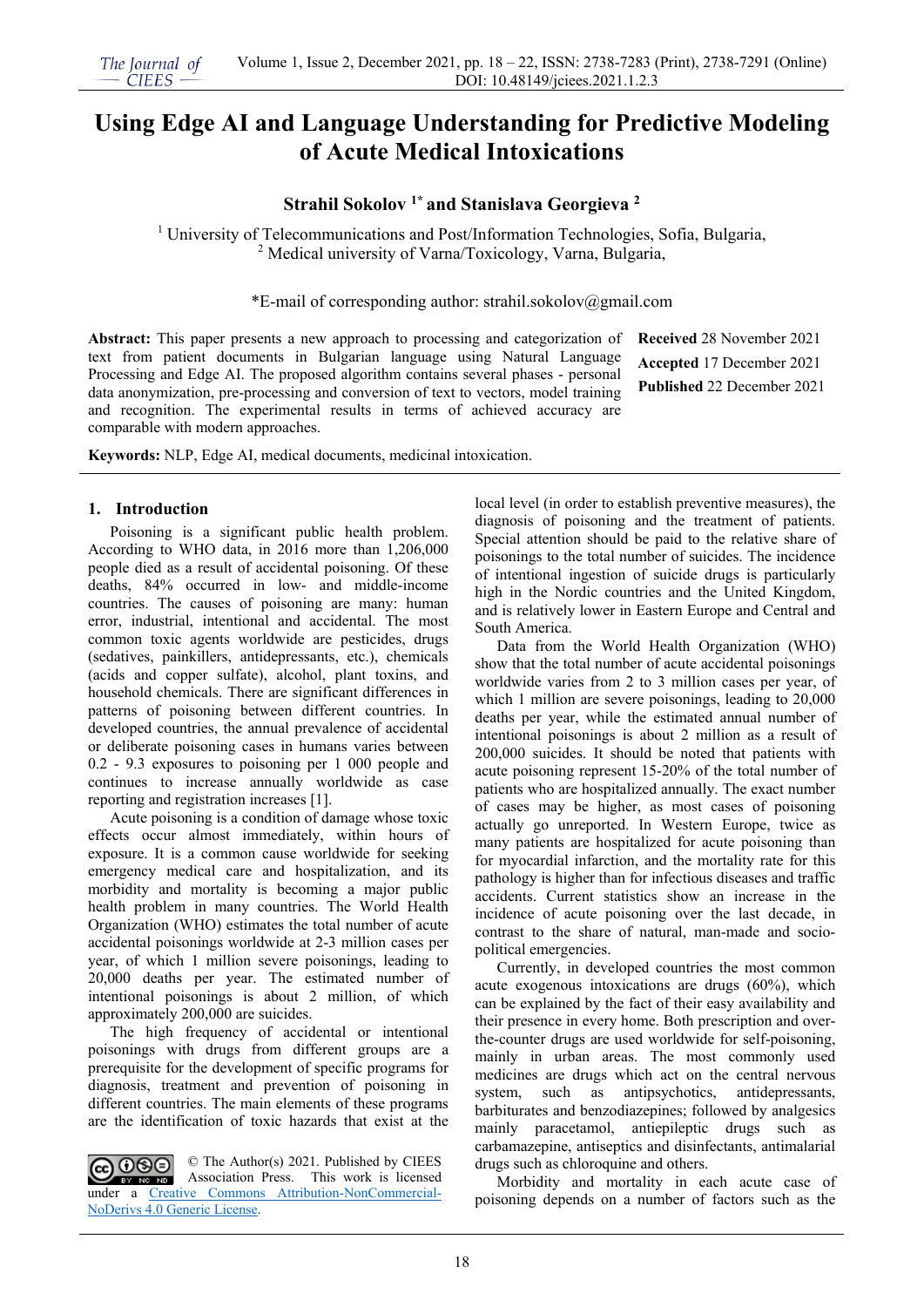nature of the poison, the dose consumed, the availability of medical facilities, treatment by qualified personnel and the time interval between poisoning and the provision of medical care [2].

In recent years, Artificial Intelligence (AI) and Machine Learning (ML) technologies have seen unprecedented growth due to a number of factors. Image recognition, data classification and natural language processing (NLP) technologies are widely used to aid in human speech recognition; creation of robots for automated answering of questions and mood analysis are several of the areas of application [12, 15]. NLP is also one of the tools that serves to enrich the analysis in journalism to unlock additional functionality in the behavior of the system. For example, applications are known that support the word processing of log files to identify common clusters or data patterns [3]. The trend toward building intelligent autonomous systems on embedded hardware is known as Edge AI. There are examples of efficient applications that employ ML in various areas [4, 5].

This paper is organized as follows. Section 2 describes the approach for automated NLP analysis of about 300 medical documents of patients who underwent treatment for acute medicinal intoxications (AMI), 2016- 2021, in Bulgarian language. Section 3 contains the proposed approach for building the mobile application. Section 4 contains the experimental results from the practical tests of the algorithms.

## **2. Approach for automated analysis for content extraction from natural language medical documents of AMI patients**

This section describes the proposed approach for using NLP to create a mathematical model for assessing the risk of drug intoxication depending on the patient's medicinal products, dietary supplements in combination with or without ethanol. With the great advancement of the Pandas data processing libraries in the Python programming language and the rapid development of NLP libraries for natural language information processing, it has become possible to develop a computer application for the benefit of the patient, doctor and pharmacist. Pandas [7, 11] is an open source library that provides easy-to-use data structures and data analysis tools in the Python programming environment. There are a number of good open source libraries for NLP in Python. The scikit-learn library [9] was chosen because it has a broad set of machine learning tools for efficient data retrieval and word processing.

The practical application of the proposed approach is the possibility of creating a database of combined drug intoxications, which can be supplemented and changed.

## *2.1.Data acquisition and preprocessing*

The data that are entered are text from part of the epicrisis, prescription and data from an outpatient list. Roles: Patient - mobile application, electronic file sharing; Doctor: integration with the coordination center system; Pharmacist: integration with a coordination center system. This workflow is in the described structural diagram in fig. 2. Pre-processing of the data

may include checking for spelling errors and searching for n-grams, which can bring normalization of the data at the input.

At the beginning of the proposed algorithm, a step for pre-processing of medical files has been introduced, which is in line with Regulation (EU) 2016/679 of the European Parliament and of the Council of 27 April 2016 on the protection of individuals with regard to the processing of personal data and on the free movement of such data and repealing Directive 95/46 / EC (General Data Protection Regulation) [6]. Names, home and e-mail addresses, as well as any other information according to the above-mentioned regulation, which would be used to identify the patient, are removed from the medical files [7].

The next step in data preprocessing is to remove words and symbols that are not essential to the model. All numbers or special characters in the processed file are not useful in NLP and must be removed. Usually these words and symbols are part of the library used. This step is necessary due to the very nature of the data. To access this data in Python, an efficient data structure from the Pandas library called DataFrame is used. This is a twodimensional tabular data structure that can be modified with labeled axes (rows and columns).

## *2.2.Feature extraction*

In NLP, one of the most commonly used approaches to word processing is the n-gram generation. An n-gram is a sequence of n words used as an observation reference, for example, a unigram is unambiguously formulated, a bigram is an ambiguous phrase, and a trigram is a phrase formulated by three words. To determine n-grams of patient data, we use the scikit-learn [9, 10] TfidfVectorizer library. Vectorization of text data is the main process of converting a set of text documents into numeric vectors with attributes. A specific strategy (tokenization, counting and normalization) is called Bagof-words or in the approach used: 'Bag of n-grams'. The presented approach should emphasize how NLP can be used to extract knowledge from documents, which complements the traditional analysis of files. Such knowledge is not only in the models of the types of acute drug poisonings, but can also facilitate the determination of the risk of poisoning depending on the available potential combination of drugs and ethanol in the patient. Because the format of the file available to the patient differs from one system to another, some pre-processing of the data is required. When processed data is available, Pandas can be used to manipulate that data using its highly efficient data structure. NLP can be used to find aggregated data of medical files via WordCloud and ngrams.

## *2.3.Algorithm for automated poisoning risk assessment*

Once the classifiers are trained on a sufficient number of patient data, it is possible to create an automated mobile application. It is proposed that the data can be scanned with a mobile phone, processed in advance, sent via an encrypted connection to the cloud infrastructure of a coordination center, classified and transmitted for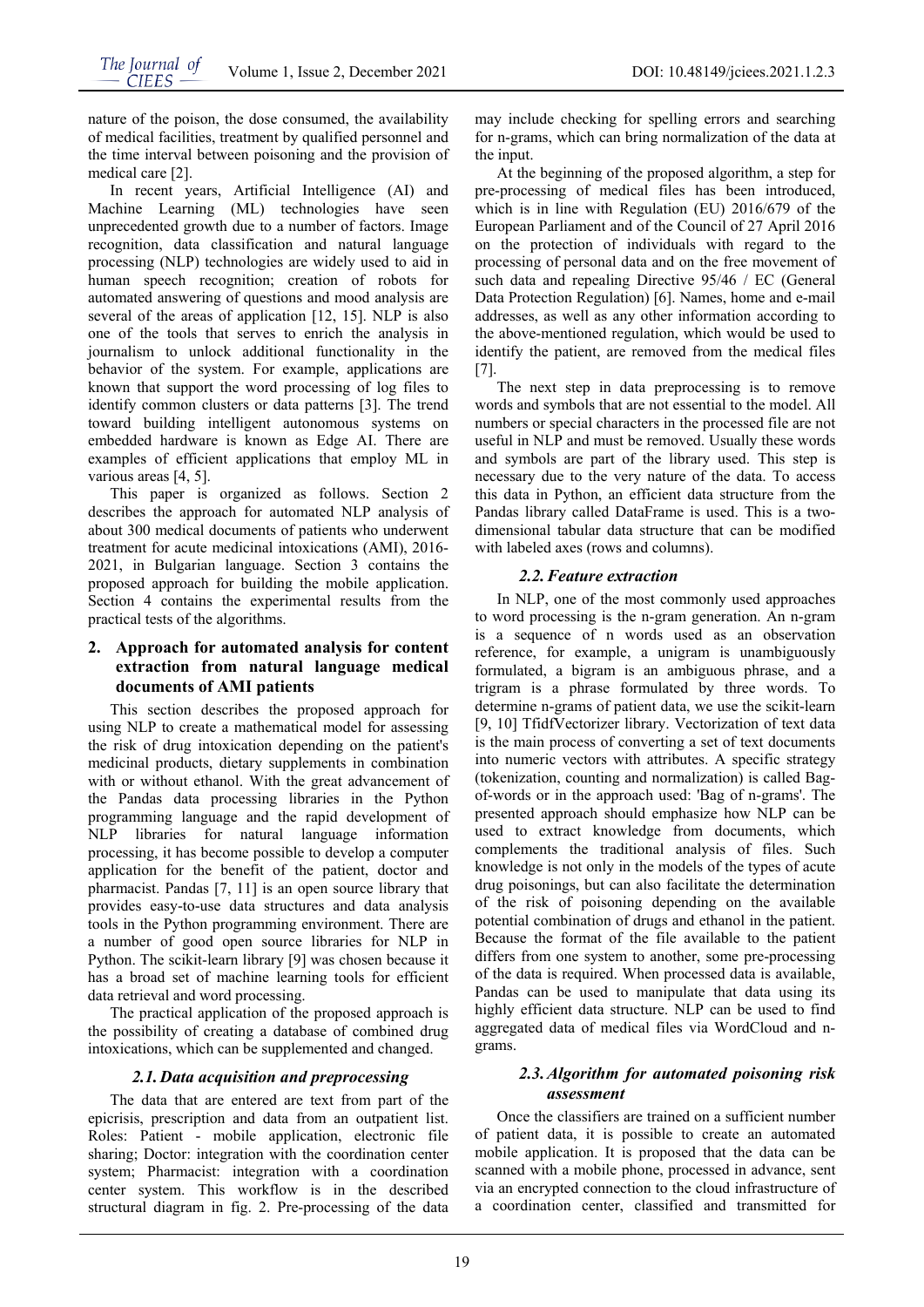feedback to a pharmacist, doctor and patient. An opportunity can be created for further training of the system with the help of new data provided by a doctor, pharmacist or patient.

#### *2.4.Classifier training*

The scikit-learn library used in the proposed approach has a module for training classifiers. Since an open source Python library is used that comes freely as an installation package, it is imported directly into the program.

Two models were trained: Naive Bayes classifier (NB) and Support Vector Machines (SVM). NB classifier is a conventional and very popular method for solving the problem of document classification. It represents a supervised probabilistic classifier based on Bayes' theorem, assuming independence between each pair of input characteristics.

SVMs are trained in a supervised way in multiple classes that are known for their high effectiveness. The purpose of SVM is to separate some subset of a training sample of data from the others, called reference vectors (hyperplane separation boundary). The decision function of the SVM model, which predicts the class of test data, is based on support vectors and can be executed in a kernel.

Once the classifiers are trained, we check their accuracy against the test sample document projections. We extract a vector with word characteristics for each document in the test set and the trained classifier predicts its class (potential type of poisoning) with the trained NB classifier and SVM model.

#### *2.5.Training time and inclusion criteria*

The toxicological part of the study was conducted in the city of Varna by the author S. Georgieva, using analysis on the medical histories, personal ambulatory cards of poisoned patients admitted for treatment, with the permission of the Chairman of the Ethics Commission at the Military Medical Academy in Varna.

## *2.6.Overview of the proposed automated system for evaluation of potential acute drug intoxication*

Once the classifiers are trained on a sufficient number of anonymized patient data, it is possible to create an automated mobile application. It is proposed that the data can be scanned with a mobile phone, processed in advance, sent via an encrypted connection to existing cloud infrastructure of a Coordination Center, classified and transmitted for feedback to a pharmacist, doctor and patient. An option can be created to further train the system with the help of new data provided by a doctor or patient.

It is necessary for the patient to scan part of the epicrisis / outpatient list with prescribed therapy for home treatment and / or packaging of medicinal products, food supplements, currently used medical devices and data on possible alcohol consumption. This data is shared with the GP or sent to focal point review with a risk assessment request. While being acquired on the mobile device, the data is subjected to an anonymization process.

The process of classifying the risk and providing feedback to the patient comes next. The information obtained can be discussed with a physician or pharmacist.

A doctor receives information from a patient through an application, with a scanned part of the epicrisis / outpatient list with prescribed therapy for home treatment by a specialist, containing the used nutritional supplements. Together with the part of the patient's file containing medicinal products for chronic use, it can be sent to the coordination center for assessment of the risk of the newly combined drug therapy and the risk of intoxication.

The pharmacist has the role of consultant to the patient or physician, and has the ability to annotate or correct a set of new or existing data as needed.

The presented statistical methods and approach for analysis of natural language documents with epicrisis of patients can be used to create a model / s of ADI, specific to a particular region, taking into account their features qualitative and quantitative.

Modern approaches in the field of artificial intelligence are used for statistical processing and data analysis. The proposed application structure of Figure 1 would find practical realization in the eventual future construction of a Coordination Center for treatment of acute intoxications.



**Figure 1.** Workflow of the proposed system for automated evaluation of patient documents with ADI.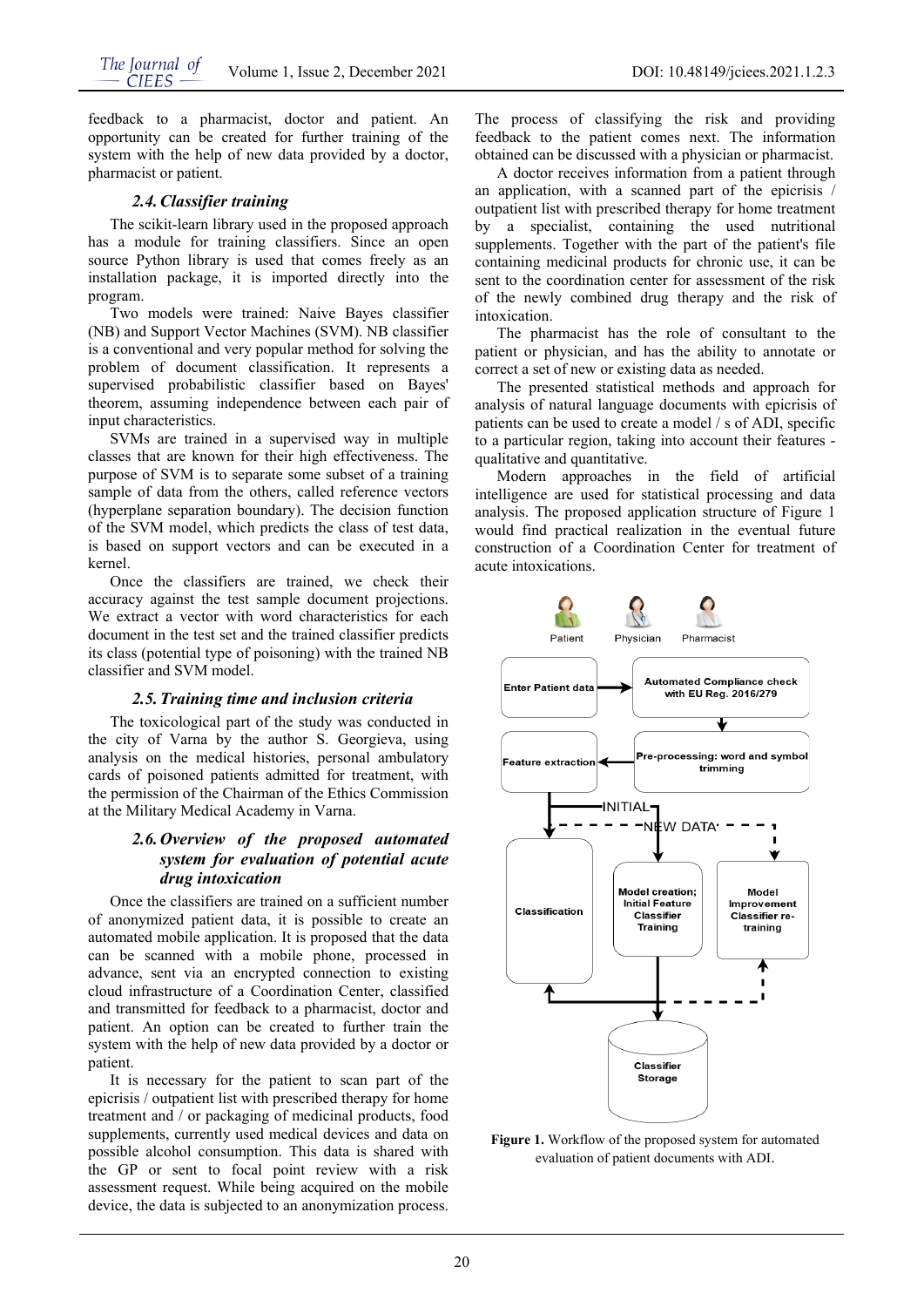## **3. Results and Discussion**

The pattern of acute poisoning changes over time and varies from country to country and even from geographical area to country. Between the years 1991- 2020, 6977 patients with acute drug intoxications (ADI) were admitted to the Clinic for Intensive Treatment of Acute Poisoning and Toxic Allergies of the Military Medical Academy in Varna, Bulgaria. During the analyzed period of the preliminary study, the average frequency of cases per year was 232.

The close to linear trend of decreasing cases in Figure 2 of poisoning appears to be due to various factors:

- social, economic and cultural characteristics of the population of Varna region;
- demographic factors: increasing population in Varna region; population aging ( according to NSI) and permanent emigration of the young and active population;
- sufficient control of the dispensing and use of medicines and advanced training of pharmacists and assistant pharmacists in the Varna region;
- Prevention: especially in recent years there has been improved prevention of storage of drugs and food supplements at home.

The automated analysis of the structure of poisonings can be useful to justify measures to further and optimize medical care for the population, and the development of effective preventive measures, as well as the ways of rehabilitation aimed at reducing the impact of toxic factors as a cause of preventable morbidity and mortality. Assessment of poisoning cases or referral of intentional cases of poisoning to a psychologist or psychiatrist, specific educational programs There is a possibility that it can be proposed and developed a mechanism for automated evaluation of emergency care and the choice of therapeutically effective dosage forms in each a modern treatment center, as well as raising the qualification of pharmacists in order to prevent acute poisoning.

Prevention can be achieved by raising awareness and information about the risks of overdose of one or more medicinal products with / without alcohol coadministration. Educational and counseling campaigns could provide healthcare professionals (doctors,

pharmacists, nurses, etc.) with the necessary knowledge on risk assessment of overdose and early identification of high-risk patients.

The summary of typical toxicodromes in drug poisoning and treatment methods can serve as a basis for building a plausible decision-support network and for classifying non-discriminatory physical findings using artificial intelligence models.

The training of the classifiers has been performed on the dataset of preprocessed anonymized ambulatory cards in Bulgarian language. Pandas dataframes are used to store the anonymized text in Bulgarian language, normalized and projected values of the normalized text. The normalization level is as follows: Level 1 - removal of non-alphanumeric symbols, Level 2- removal of level-1 symbols and words that consist of less than three characters and Level 3- removal of all words with less than four characters.

**Table 1.** Accuracy of trained classifiers.

| <b>Classifier</b> | Norm level1 | Norm level2 | Norm level3 |
|-------------------|-------------|-------------|-------------|
| <b>NBayes</b>     | 0.73        | 0.66        | 0.57        |
| <b>SVM</b>        | 0.71        | 0.60        | 0.52        |

The results reported in Table 1 show that keeping variance of the data provides more promising results. Ongoing studies will be reported on keeping the whole variance of the text without removal of any characters compared to the normalized dataset usage.

#### **4. Embedded system for Edge AI**

In our approach we propose the usage of Edge AI for new data anonymization and text analysis with the trained NLP models. Embedded systems such as the one described in [13] allowed us to embed the text categorization algorithm in a relatively compact in size, power-efficient AI-enabled system. Edge AI systems are suitable in general for smaller applications, robots, and intelligent gateways that require analytics capabilities. The proposed system relies on an embedded device which is connected to the hospitals internal network. It would serve as an endpoint for encrypted http requests with outpatient files and will return the anonymized data, as well as a score for a particular ADI risk category.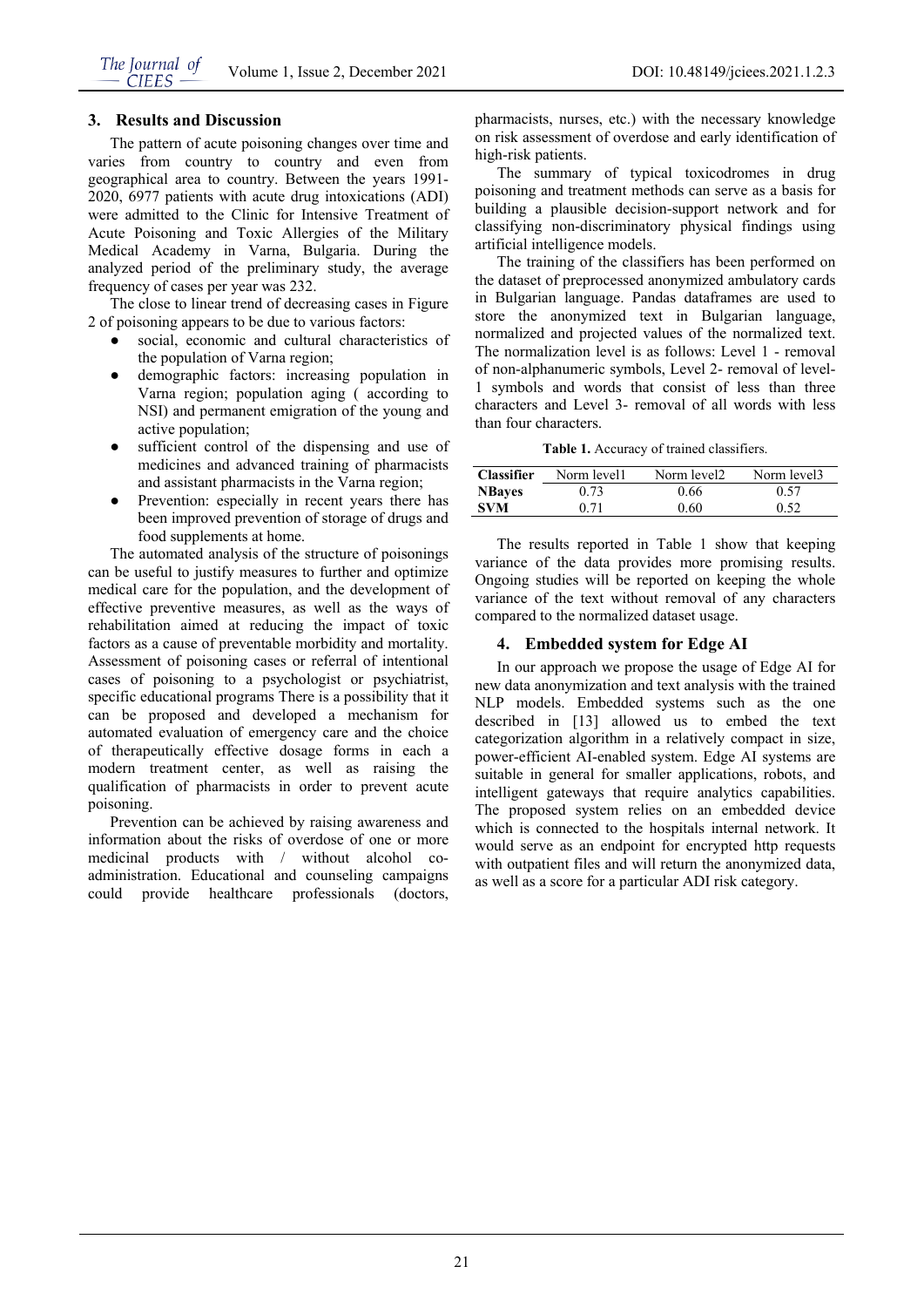

**Figure 2.** Graphical representation of ADI in relation to the total number of poisonings in Varna region for a 30-year period.

#### **5. Conclusion**

An approach has been presented in this paper for classifying the potential category of medical poisoning from patient medical records in Bulgarian language. The algorithm offers personal data anonymization which is essential for building applications nowadays. The text is preprocessed in the next step and unnecessary symbols and short words from a predefined list are filtered out. Text projection into vector space is performed with vectorizer based on bag-of words. Two classifiers are trained Naive Bayes and Support vector machines. The algorithm shows promising results and is a prerequisite for the implementation of a software application for visualization of clinical data in mobile devices.

The approach to training model and classifiers for patient documents containing text in natural language has been described, which has the ability to assess the possible risk of combined drug intoxication and proposed an algorithm for building a mobile application with trained models and classifiers to the Coordination Center. poisonings of international importance.

The full value of our approach is to help physicians successfully treat poisoned patients as well as to prevent poisoning in newly prescribed home therapy.

By incorporating the decision-making algorithm [16] for the treatment and prevention of poisoning, physicians would automate and select routine cases, freeing up time for processing and resolving more complex cases [14].

## **6. References**

[1] Georgieva S., Marinov P. (2019). Nutritional Toxicology – An Overview, *Proceedings of University of Ruse,* Vol. **58**, Book 10.2, pp. 61-66 (in Bulgarian).

[2] Georgieva S., Agova N. (2020). Risk Of Liver Injury During Use Of Dietary Supplements, *Medicine, Pharmacy, Public Health*, pp 48-51, 2020.

[3] Abacha, Asma Ben, and Pierre Zweigenbaum (2015). MEANS: A medical question-answering system combining NLP techniques and semantic Web technologies, *Information processing & management* **51**, no. 5, pp. 570-594.

[4] Lee, Yen-Lin, Pei-Kuei Tsung, and Max Wu (2018). Techology trend of edge AI, in *2018 International Symposium on VLSI Design, Automation and Test* (VLSI-DAT), pp. 1-2.

[5] Shi, Y., Yang, K., Jiang, T., Zhang, J. and Letaief, K.B. (2020). Communication-efficient edge AI: Algorithms and systems, in *IEEE Communications Surveys & Tutorials*, **22**(4), pp. 2167-2191.

[6] Dhole, Gunjan, and Nilesh Uke. (2014). NLP based retrieval of medical information for diagnosis of human diseases, in *Int J Renew Energy Technol 3*, no. 10, 243e8.

[7] Razno, M. (2019). Machine learning text classification model with NLP approach, *Computational Linguistics and Intelligent Systems 2***,** pp. 71-73.

[8] Afshar, Majid, Dmitriy Dligach, Brihat Sharma, Xiaoyuan Cai, Jason Boyda, Steven Birch, Daniel Valdez et al. (2019). "Development and application of a high throughput natural language processing architecture to convert all clinical documents in a clinical data warehouse into standardized medical vocabularies." *Journal of the American Medical Informatics Association 26*, no. 11: 1364-1369.

[9] Nelli, F. (2018) "Machine Learning with scikit-learn.", *In Python* Data *Analytics*, Apress, Berkeley, CA, pp. 313-347.

[10] Bisong, Ekaba. (2019) "Introduction to Scikit-learn." in *Building* Machine *Learning and Deep Learning Models on Google Cloud Platform*, Apress, Berkeley, CA, pp. 215-229.

[11] Reiss, F., Cutler, B. and Eichenberger, Z., (2021) Natural Language Processing with Pandas DataFrames, *Proc. Of The 20th Python In Science Conf. (Scipy 2021)*, pp. 49-58.

[12] Sokolov, S. (2018). Neural Network Based Multimodal Emotion Estimation." *ICAS 2018 - The 14th International Conference on Autonomic and Autonomous Systems 12*, pp. 4-7. [13] Cass, S. (2020). Nvidia makes it easy to embed AI: The Jetson nano packs a lot of machine-learning power into DIY projects-[Hands on]." *IEEE Spectrum 57, no. 7*, pp. 14-16.

[14] Chary, Michael, Ed W. Boyer, and Michele M. Burns. (2021) Diagnosis of Acute Poisoning using explainable artificial intelligence." Computers in Biology and Medicine 134: 104469. [15] Özdikililer, E. and Göksel, Ç., (2018). Design a Model for Integrated Information Systems: DataOCEAN©, *Journal of Geomatics*, **3** (3), pp. 225-232. doi: 10.29128/geomatik.406294.

[16] Sokolov, S. (2020). Deep Neural Network Based Processing of Medical Records in Cloud Environment", *Proceedings of 5th International Conference TIEM*, University of Telecommunications and Post, Sofia, pp. 104-108.